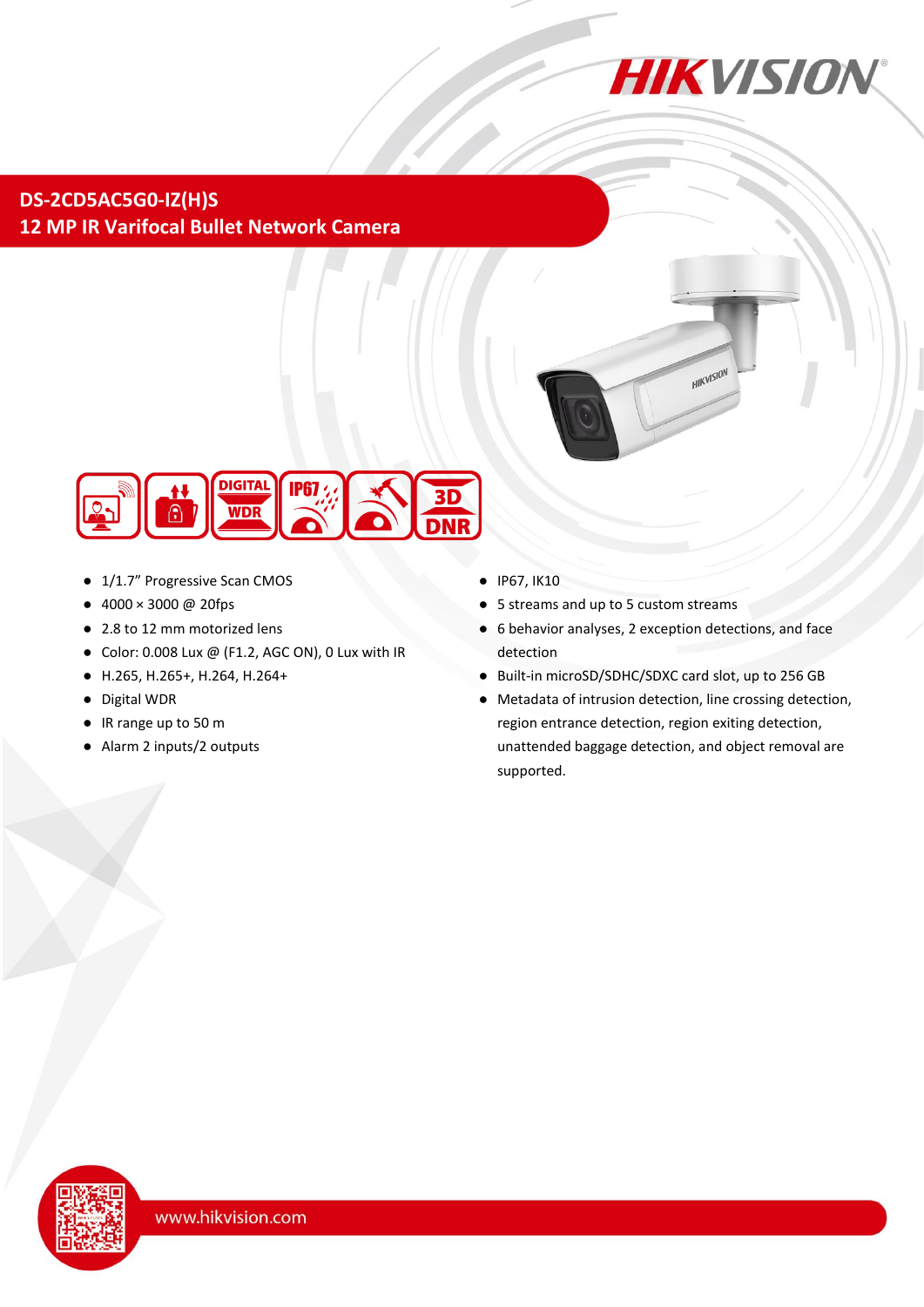

# **Function**

#### **Smooth Streaming**

Smooth streaming offers solutions to improve the video quality in different network conditions. For example, in poor network conditions, adapting to the detected real-time network condition, streaming bit rate and resolution are automatically adjusted to avoid mosaic and lower latency in live view; in multiplayer network conditions, the camera transmits the redundant data for the self-error correcting in back-end device, so that to solve the mosaic problem because of the packet loss and error rate.

#### **Metadata**

Metadata uses individual instances of application data or the data content. Metadata can be used for third-party application development.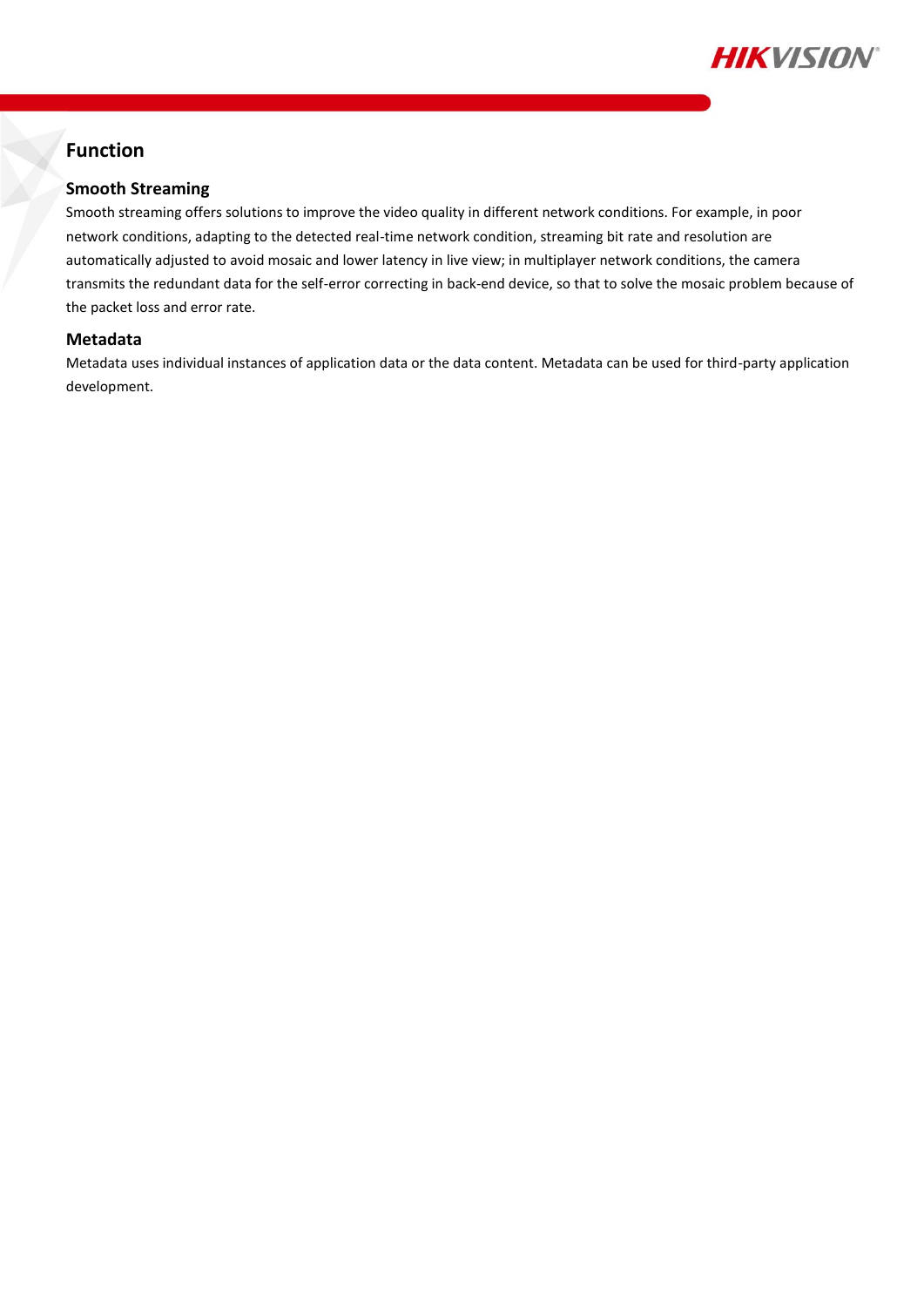

# **Specifications**

| <b>Camera</b>        |                                                                                                                                                                                                                                       |  |
|----------------------|---------------------------------------------------------------------------------------------------------------------------------------------------------------------------------------------------------------------------------------|--|
| Image Sensor         | 1/1.7" Progressive Scan CMOS                                                                                                                                                                                                          |  |
| Min. Illumination    | Color: 0.008 Lux @ (F1.2, AGC ON), 0.018 Lux @ (F1.8, AGC ON), 0 Lux with IR on                                                                                                                                                       |  |
| <b>Shutter Speed</b> | 1 s to 1/100,000 s                                                                                                                                                                                                                    |  |
| Slow Shutter         | Yes                                                                                                                                                                                                                                   |  |
| Day & Night          | IR cut filter                                                                                                                                                                                                                         |  |
| <b>WDR</b>           | Digital WDR                                                                                                                                                                                                                           |  |
| Angle Adjustment     | Bracket, pan: 0° to 355°, tilt: 0° to 90°, rotate: 0° to 360°                                                                                                                                                                         |  |
| Lens                 |                                                                                                                                                                                                                                       |  |
| Lens Type            | Motorized lens, 2.8 to 12 mm                                                                                                                                                                                                          |  |
| Aperture             | 2.8 to 12 mm: F1.2 to 2.5                                                                                                                                                                                                             |  |
| Focus                | Auto, semi auto, manual                                                                                                                                                                                                               |  |
| Auto-iris            | DC drive, P-iris                                                                                                                                                                                                                      |  |
| <b>FOV</b>           | 2.8 to 12 mm, horizontal FOV 101° to 36.1°, vertical FOV 72° to 27.2°, diagonal FOV<br>130° to 45.2°                                                                                                                                  |  |
| Lens Mount           | Integrated                                                                                                                                                                                                                            |  |
|                      |                                                                                                                                                                                                                                       |  |
| Illuminator          |                                                                                                                                                                                                                                       |  |
| IR Range             | Up to 50 m                                                                                                                                                                                                                            |  |
| Wavelength           | 850 nm                                                                                                                                                                                                                                |  |
| <b>Video</b>         |                                                                                                                                                                                                                                       |  |
| Max. Resolution      | $4000 \times 3000$                                                                                                                                                                                                                    |  |
| Video Stream         | 5 defined streams and up to 5 custom stream                                                                                                                                                                                           |  |
| Main Stream          | 50Hz: 20fps (4000 × 3000), 25fps (4096 × 2160, 3840 × 2160, 3072 × 1728, 2560 ×<br>1440, 1920 × 1080, 1280 x 720)<br>60Hz: 20fps(4000 × 3000), 30fps (4096 × 2160, 3840 × 2160, 3072 × 1728, 2560 × 1440,<br>1920 × 1080, 1280 x 720) |  |
| Sub Stream           | 50Hz: 25fps (704 × 576, 640 × 480)<br>60Hz: 30fps (704 $\times$ 480, 640 $\times$ 480)                                                                                                                                                |  |
| Third Stream         | 50Hz: 25fps (1920 × 1080, 1280 × 720, 704 × 576, 640 × 480)<br>60Hz: 30fps (1920 × 1080, 1280 × 720, 704 × 480, 640 × 480)                                                                                                            |  |
| Fourth Stream        | 50Hz: 25fps (1920 × 1080, 1280 × 720, 704 × 576, 640 × 480)<br>60Hz: 30fps (1920 × 1080, 1280 × 720, 704 × 480, 640 × 480)                                                                                                            |  |
| <b>Fifth Stream</b>  | 50Hz: 25fps (704 × 576, 640 × 480)<br>60Hz: 30fps (704 $\times$ 480, 640 $\times$ 480)                                                                                                                                                |  |
| <b>Custom Stream</b> | 50Hz: 25fps (1920 × 1080, 1280 × 720, 704 × 576, 640 × 480)<br>60Hz: 30fps (1920 × 1080, 1280 × 720, 704 × 480, 640 × 480)                                                                                                            |  |
| Video Compression    | Main stream: H.265+/H.265/H.264+/H.264<br>Sub stream/third stream/fourth stream/fifth stream/custom stream:<br>H.265/H.264/MJPEG                                                                                                      |  |
| H.264 Type           | Baseline Profile/Main Profile/High Profile                                                                                                                                                                                            |  |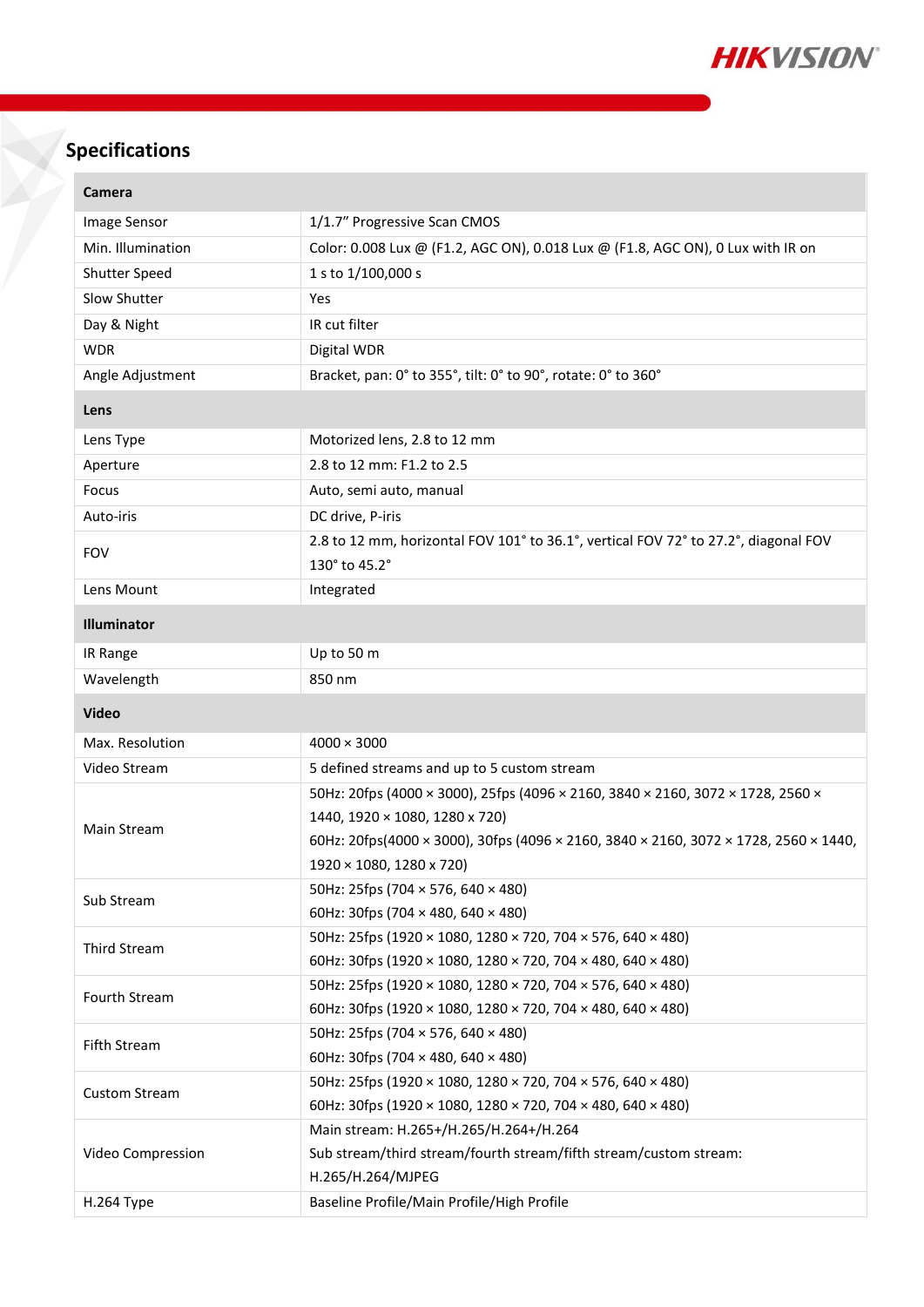

| $H.264+$                    | Main stream support                                                                  |  |  |
|-----------------------------|--------------------------------------------------------------------------------------|--|--|
| H.265 Type                  | Main Profile                                                                         |  |  |
| $H.265+$                    | Main stream support                                                                  |  |  |
| Video Bit Rate              | 32 Kbps to 16 Mbps                                                                   |  |  |
| Scalable Video Coding (SVC) | H.264 and H.265 encoding                                                             |  |  |
| <b>Smart Feature-Set</b>    |                                                                                      |  |  |
| <b>Smart Event</b>          | Line crossing detection, up to 4 lines configurable                                  |  |  |
|                             | Intrusion detection, up to 4 regions configurable                                    |  |  |
|                             | Region entrance detection, up to 4 regions configurable                              |  |  |
|                             | Region exiting detection, up to 4 regions configurable                               |  |  |
|                             | Unattended baggage detection, up to 4 regions configurable                           |  |  |
|                             | Object removal detection, up to 4 regions configurable                               |  |  |
|                             | Face detection: detects faces and upload images                                      |  |  |
|                             | Scene change detection, defocus detection                                            |  |  |
| <b>Basic Event</b>          | Motion detection, video tampering alarm, exception (network disconnected, IP         |  |  |
|                             | address conflict, illegal login, HDD full, HDD error)                                |  |  |
| <b>Statistics</b>           | Counting                                                                             |  |  |
|                             | Trigger recording: memory card, network storage, pre-record and post-record          |  |  |
| Linkage Method              | Trigger captured pictures uploading: FTP, SFTP, HTTP, NAS, Email                     |  |  |
|                             | Trigger notification: HTTP, ISAPI, alarm output, Email                               |  |  |
| Region of Interest          | Main stream/sub stream/third stream/fourth stream/fifth stream: 4 fixed regions and  |  |  |
|                             | dynamic face tracking for each stream                                                |  |  |
|                             |                                                                                      |  |  |
| Image                       |                                                                                      |  |  |
| Image Enhancement           | BLC, HLC, 3D DNR, Defog, EIS, distortion correction                                  |  |  |
|                             | Rotate mode, saturation, brightness, contrast, sharpness, AGC, and white balance are |  |  |
| <b>Image Setting</b>        | adjustable by client software or web browser                                         |  |  |
| <b>Target Cropping</b>      | Yes                                                                                  |  |  |
| Day/Night Switch            | Day/Night/Auto/Schedule/Triggered by Alarm In                                        |  |  |
| Picture Overlay             | LOGO picture can be overlaid on video with 128 x 128 24bit bmp format                |  |  |
| SNR                         | $\geq$ 52dB                                                                          |  |  |
| <b>Network</b>              |                                                                                      |  |  |
|                             | microSD/SDHC/SDXC card (256 GB), local storage and NAS (NFS, SMB/CIFS), ANR          |  |  |
| Network Storage             | Together with high-end Hikvision memory card, memory card encryption and health      |  |  |
|                             | detection are supported.                                                             |  |  |
|                             | TCP/IP, ICMP, HTTP, HTTPS, FTP, SFTP, DHCP, DNS, DDNS, RTP, RTSP, RTCP, PPPOE,       |  |  |
| Protocols                   | NTP, UPnP, SMTP, SNMP, IGMP, 802.1X, QoS, IPv6, UDP, Bonjour, SSL/TLS                |  |  |
| API                         | ONVIF (PROFILE S, PROFILE G, PROFILE T), ISAPI, SDK, Ehome                           |  |  |
| <b>Smooth Streaming</b>     | Yes                                                                                  |  |  |
|                             | Password protection, complicated password, HTTPS encryption, 802.1X authentication   |  |  |
|                             | (EAP-TLS, EAP-LEAP, EAP-MD5), watermark, IP address filter, basic and digest         |  |  |
| Security                    | authentication for HTTP/HTTPS, WSSE and digest authentication for ONVIF, RTP/RTSP    |  |  |
|                             | over HTTPS, control timeout settings, security audit log, TLS 1.2, TLS1.0, TLS1.1    |  |  |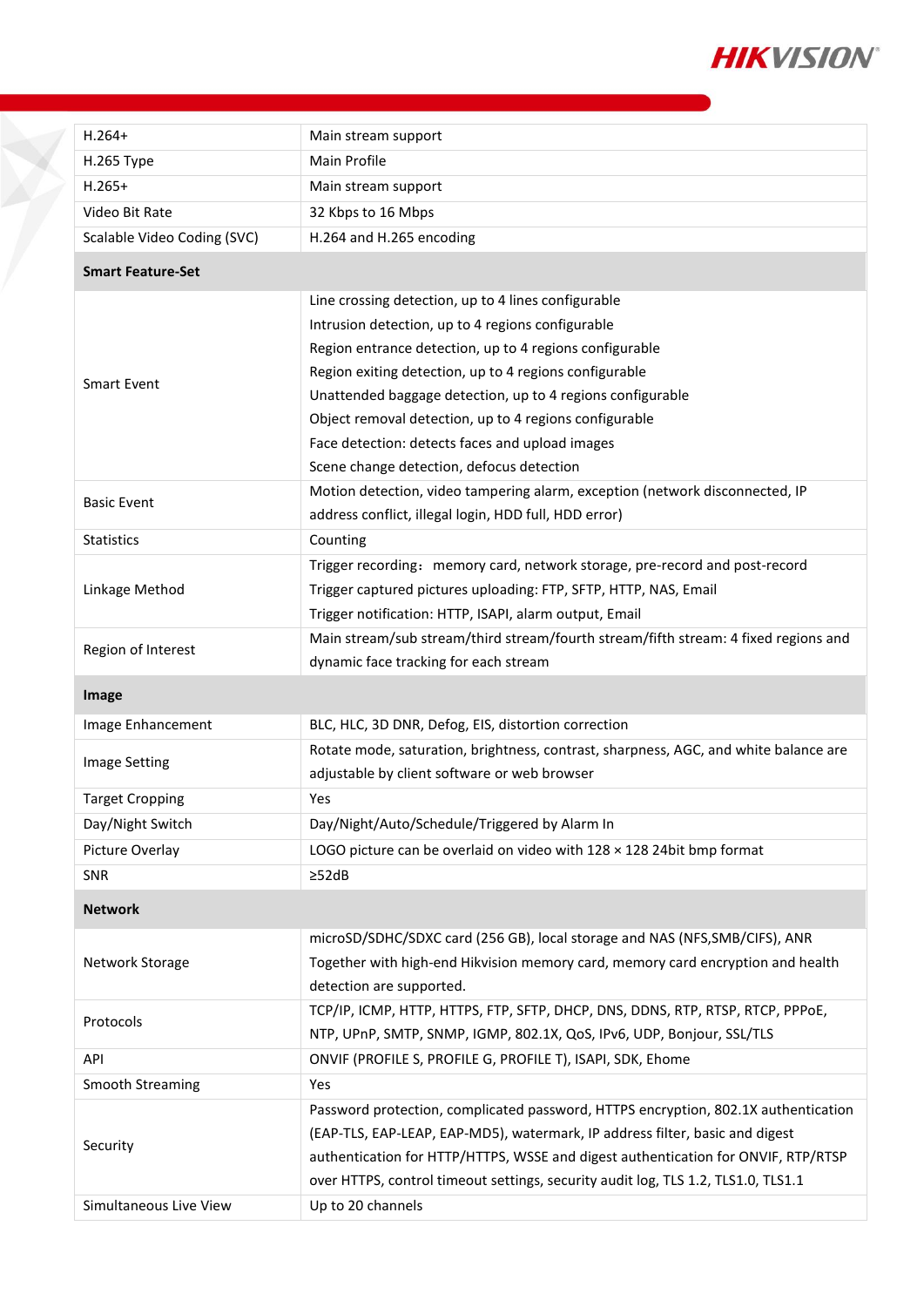

| User/Host                      | Up to 32 users. 3 user levels: administrator, operator and user                                                                  |  |  |
|--------------------------------|----------------------------------------------------------------------------------------------------------------------------------|--|--|
| Client                         | iVMS-4200, Hik-Connect, Hik-Central                                                                                              |  |  |
| Web Browser                    | Plug-in required live view: IE8+                                                                                                 |  |  |
|                                | Plug-in free live view: Chrome 57.0+, Firefox 52.0+, Safari 11+                                                                  |  |  |
|                                | Local service: Chrome57.0+, Firefox52.0+                                                                                         |  |  |
| <b>Interface</b>               |                                                                                                                                  |  |  |
| <b>Communication Interface</b> | 1 RJ45 10M/100M/1000M Ethernet port                                                                                              |  |  |
| Alarm                          | 2 inputs, 2 outputs (max. 24 VDC/VAC, 1A)                                                                                        |  |  |
| Video Out                      | 1Vp-p composite output (75 $\Omega$ /CVBS), only for adjustment                                                                  |  |  |
| Interface Style                | Connector panel                                                                                                                  |  |  |
| On-board storage               | Built-in micro SD/SDHC/SDXC slot, up to 256 GB                                                                                   |  |  |
| General                        |                                                                                                                                  |  |  |
| <b>Firmware Version</b>        | 5.6.0                                                                                                                            |  |  |
|                                | 32 languages                                                                                                                     |  |  |
|                                | English, Russian, Estonian, Bulgarian, Hungarian, Greek, German, Italian, Czech, Slovak,                                         |  |  |
| Web Client Language            | French, Polish, Dutch, Portuguese, Spanish, Romanian, Danish, Swedish, Norwegian,                                                |  |  |
|                                | Finnish, Croatian, Slovenian, Serbian, Turkish, Korean, Traditional Chinese, Thai,                                               |  |  |
|                                | Vietnamese, Japanese, Latvian, Lithuanian, Portuguese (Brazil)                                                                   |  |  |
| <b>General Function</b>        | Anti-flicker, 5 streams and up to 5 custom streams, heartbeat, mirror, privacy masks,                                            |  |  |
|                                | flash log, password reset via e-mail, pixel counter, HTTP listening                                                              |  |  |
| Reset                          | Reset via reset button on camera body, web browser and client software                                                           |  |  |
| <b>Startup and Operating</b>   | -30 °C to 65 °C (-22 °F to 149 °F), -H: -40 °C to 65 °C (-40 °F to 149 °F)                                                       |  |  |
| Conditions                     | Humidity 95% or less (non-condensing)                                                                                            |  |  |
| <b>Storage Conditions</b>      | -30 °C to 65 °C (-22 °F to 149 °F)                                                                                               |  |  |
|                                | Humidity 95% or less (non-condensing)<br>12 VDC ± 20%, two-core terminal block; reverse polarity protection, PoE (802.3at, class |  |  |
| Power Supply                   | 4)                                                                                                                               |  |  |
|                                | -IZS: 12 VDC, 1.08 A, max. 13 W; PoE (802.3at, 42.5 V to 57 V), 0.31 A to 0.23 A, max.                                           |  |  |
|                                | 13 W                                                                                                                             |  |  |
| Power Consumption and Current  | -IZHS: 12 VDC, 1.13 A, max. 13.5 W; PoE (802.3at, 42.5 V to 57 V), 0.42 A to 0.32 A,                                             |  |  |
|                                | max. 18 W                                                                                                                        |  |  |
| Heater                         | -H: yes                                                                                                                          |  |  |
| Material                       | Metal                                                                                                                            |  |  |
| <b>Dimensions</b>              | Camera: $\Phi$ 144 × 347 mm ( $\Phi$ 5.7" × 13.7")                                                                               |  |  |
|                                | With package: $405 \times 190 \times 180$ mm $(15.9'' \times 7.5'' \times 7.1'')$                                                |  |  |
| Weight                         | Camera: approx. 2.45 kg (5.40 lb.)                                                                                               |  |  |
|                                | With package: approx. 2.7 kg (5.95 lb.)                                                                                          |  |  |
| Approval                       |                                                                                                                                  |  |  |
| EMC                            | 47 CFR Part 15, Subpart B; EN 55032: 2015, EN 61000-3-2: 2014, EN 61000-3-3: 2013,                                               |  |  |
|                                | EN 50130-4: 2011 +A1: 2014; AS/NZS CISPR 32: 2015; ICES-003: Issue 6, 2016; KN 32:                                               |  |  |
|                                | 2015, KN 35: 2015                                                                                                                |  |  |
| Safety                         | UL 60950-1, IEC 60950-1:2005 + Am 1:2009 + Am 2:2013, EN 60950-1:2005 + Am                                                       |  |  |
|                                | 1:2009 + Am 2:2013, IS 13252(Part 1):2010+A1:2013+A2:2015                                                                        |  |  |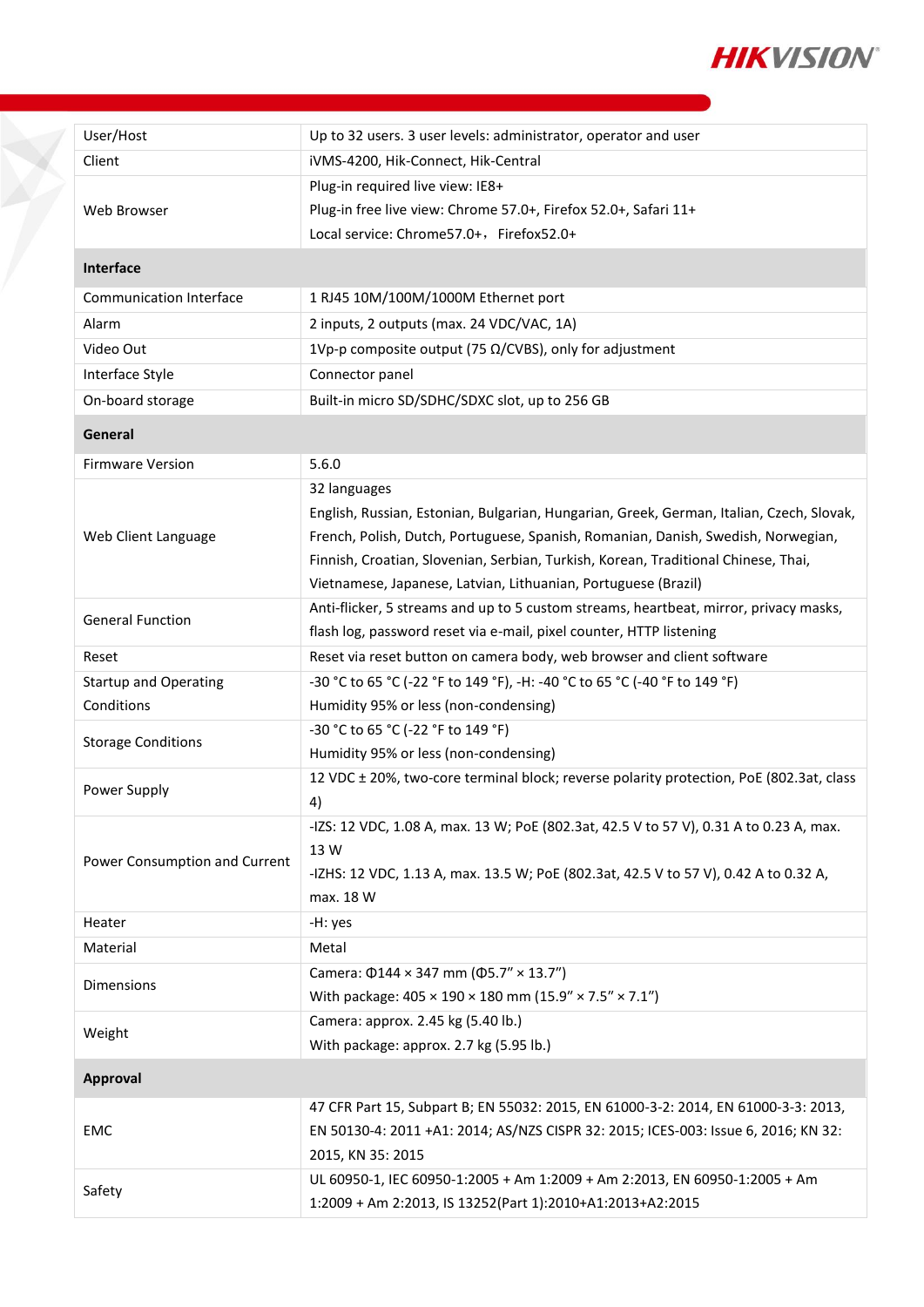

| Chemistry  | 2011/65/EU, 2012/19/EU, Regulation (EC) No 1907/2006             |
|------------|------------------------------------------------------------------|
| Protection | Ingress protection: IK10 (IEC 62262:2002), IP67 (IEC 60529-2013) |

*\* Listed resolutions are only selectable options. It does not mean that all streams can work at their maximum resolution at the same time.*

# **Available Model**

DS-2CD5AC5G0-IZS (2.8 to 12 mm), DS-2CD5AC5G0-IZHS (2.8 to 12 mm))

*\* -H: Heater supported.*

### **Dimension**



## **Accessory**



**DS-1475ZJ-SUS Vertical Pole Mount**



**DS-1476ZJ-SUS Corner Mount**